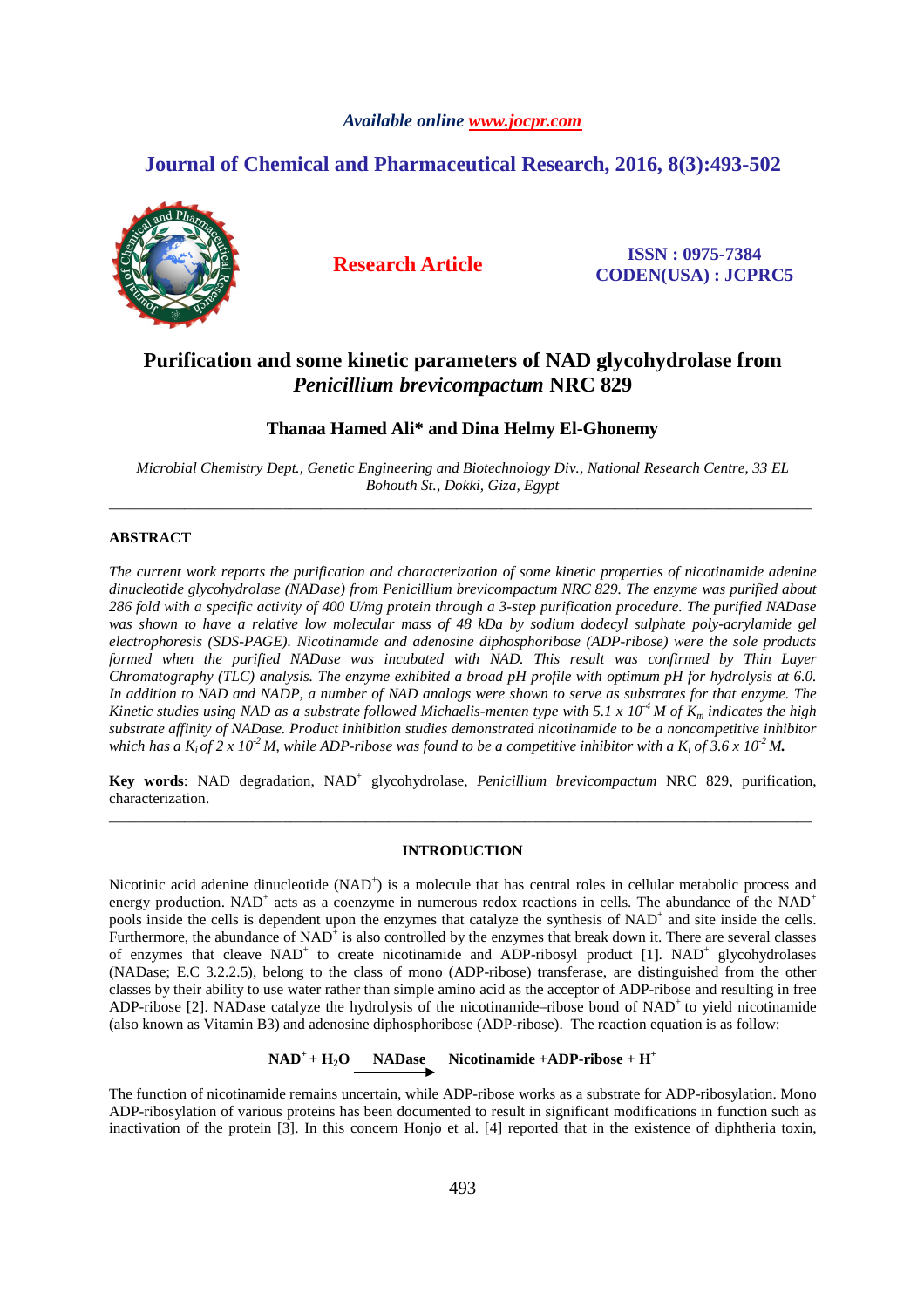ADP-ribose from NAD<sup>+</sup> was transferred to aminoacyl transferase II led to the inactivation of the enzyme. While, poly ADP-ribosylation is involved in several fundamental processes targeted at maintenance of the functional integrity of the genome [5].  $NAD^+$  glycohydrolases have been demonstrated in different types of organisms, ranging from microorganisms (including bacteria, yeast and fungi) to mammals [6-8]. The properties of NADase vary widely among species with respect to molecular weight, subunit composition, specific activity,  $K_m$  value and transglycosidase activity [9]. Microbial NADases are different from mammalian NADases in such a way that the mammalian enzymes are non-soluble membrane bound enzymes associated with microsomal particles and can only be purified after solubilization by treatment with enzymes [10], while microbial NADases are soluble and can be isolated from the culture supernatant [11-12]. Besides, the mammalian NADases are more sensitive to inhibition by nicotinamide than are the microbial enzymes. However, the most striking contrast between microbial and mammalian NADases is the high thermal stability of some of the microbial enzymes. For example, the NADase of *Mycobacterium tuberculosis* retains 70% of its activity after 1 min at 100°C [13] while that of *Mycobacterium butyricum* retains 60% after 20 min at 100°C [14]. On the other hand, the NADases of *Streptococcus* sp. [15] and *Neurospora crassa* [16] are not heat-stable. Therefore, the developing importance of the participation of NAD in nonoxidation-reduction reactions such as ADP-ribosylation as well as the synthesis of poly ADP-ribose has promoted a renewed interest in the properties of NAD glycohydrolases (NADases), especially with respect to the catalysis of transglycosidation reactions. In the present study, the NADase from a potent filamentous fungus *Penicillium brevicompactum* NRC 829 was purified 286-fold to electrophoretic homogeneity as well as properties of the enzyme were characterized. To the best of our knowledge, this is the first report on the purification of NADase from *P. brevicompactum* NRC 829.

\_\_\_\_\_\_\_\_\_\_\_\_\_\_\_\_\_\_\_\_\_\_\_\_\_\_\_\_\_\_\_\_\_\_\_\_\_\_\_\_\_\_\_\_\_\_\_\_\_\_\_\_\_\_\_\_\_\_\_\_\_\_\_\_\_\_\_\_\_\_\_\_\_\_\_\_\_\_

## **EXPERIMENTAL SECTION**

### **Chemicals**

Adenosine, inosine, cytidine, AMP, GMP, NAD, CMP and UMP were purchased from Sigma Chemical Company. Nicotinamide and nicotinic acid were purchased from Merck. DEAE-Sephadex A-25 and Sephadex G-100 were purchased from Pharmacia Fine Chemical. All other reagents were prepared in Microbial Chemistry Dept., National Research Centre.

### **Microorganism**

*Penicillium brevicompactum* NRC 829 was obtained from culture collection of Microbial Chemistry Dept., National Research Centre, Egypt.

#### **Maintenance and growth of** *Penicillium brevicompactum* **NRC 829**

The culture was maintained by sub-culture every 4 weeks on slopes of solid modified Czapek Dox's medium containing g/L: glucose, 30; NaNO<sub>3</sub>, 2.0; KH<sub>2</sub>PO<sub>4</sub>, 1.0; MgSO<sub>4</sub>7H<sub>2</sub>O, 0.5; KCl, 0.5 and agar, 20. Seven days old slants were used for the preparation of the inoculum; conidia of the fungus were scraped using an inoculation needle under aseptic conditions and 5.0 ml of sterile distilled water was added to each slant. Two ml aliquots  $(v/v)$  of inoculum size  $(2.1 \times 10^6$  spores/ml) was adopted to inoculate 250 ml Erlenmeyer flask containing 50 ml of liquid potato dextrose medium adjusted at pH 5.5 before autoclaving at 121°C (15 min). The inoculated flasks were incubated for 4 days at 28°C in a static condition.

### **Preparation of cell-free extracts**

At the end of incubation time, the 4 days old mats were harvested by filtration, washed thoroughly with distilled water and finally blotted to dry with absorbent paper. The mats were ground with cold washed sterilized sand in a chilled mortar and extracted with cold distilled water. The slurry obtained was centrifuged at 6000 rpm for 10 min and the clear supernatant obtained was used as a source of crude enzyme preparation.

#### **Enzyme assay**

NAD<sup>+</sup> glycohydrolase was assayed by a modified method described by Yuan and Anderson [17]. The assay mixture contained, in a volume of 3.0 ml: 1 mM β-NAD, 50 mM Tris-acetate buffer (pH 6.0) and NADase. After incubation for 30 min at 50°C, the reaction was terminated with 5  $\mu$ L of 2 M HCl and finally centrifuged at 10,000 rpm for 10 min. The initial velocity was measured by transferring 0.2 ml aliquots from the clear supernatant obtained to a test tube containing 2.8 ml of 1 M potassium cyanide. The absorbance was measured at 327 nm against a blank (0.2 ml of 50 mM Tris-acetate buffer (pH 6.0) and 2.8 ml of 1 M potassium cyanide). The unit of enzyme activity referred to is the international unit (1 µmol of substrate transformed/min).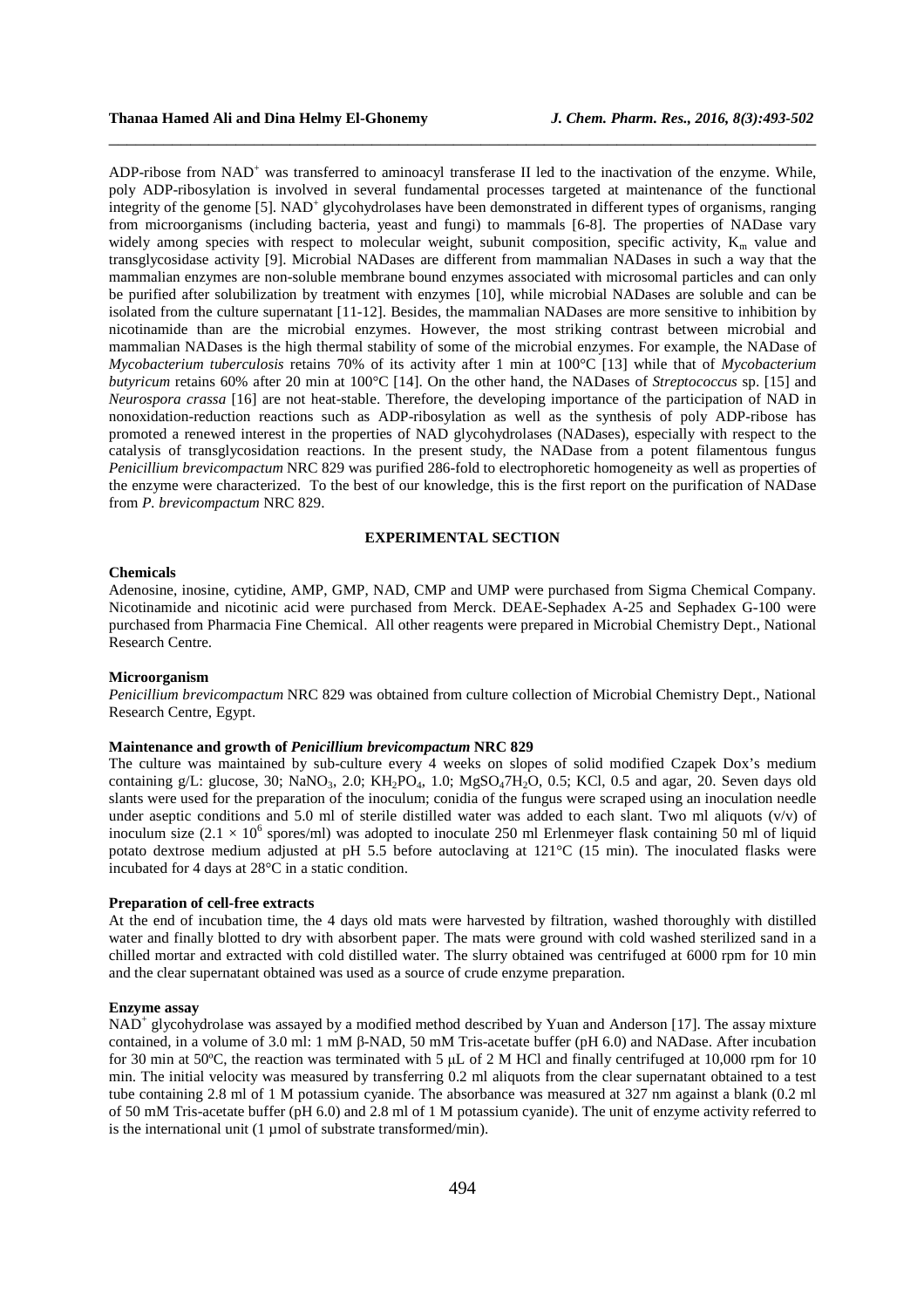All results are expressed as the mean of three independent experiments.

#### **Protein determination**

Protein concentration was determined according to Lowry et al. [18], using bovine serum albumin (BSA) as a standard. The protein content of the purified enzyme fractions was determined by the UV absorbance according to the method of Schleif and Wensink [19].

\_\_\_\_\_\_\_\_\_\_\_\_\_\_\_\_\_\_\_\_\_\_\_\_\_\_\_\_\_\_\_\_\_\_\_\_\_\_\_\_\_\_\_\_\_\_\_\_\_\_\_\_\_\_\_\_\_\_\_\_\_\_\_\_\_\_\_\_\_\_\_\_\_\_\_\_\_\_

#### **Purification of NADase from** *P. brevicompactum* **NRC 829**

All purification steps were performed at room temperature unless otherwise stated.

#### *Acetone fractionation*

Fractional precipitation with organic solvent was done according to the procedure of Kaufman [20]. The cold acetone at -20°C was added to the cell free extract until the required concentration was reached (0-30%) with continuous stirring for 20 min at 4°C. The observed precipitate was collected by cooling centrifugation at 12.000 rpm for 15 min and dissolved in a minimal volume of 20 mM Tris-acetate buffer (pH 6.0), then dialyzed against the same buffer for 3.0 h at 5°C. Further cold acetone was added to the supernatant fluid and the process repeated until the final concentration reached (30-60 and 60-90%).

#### *DEAE-Sephadex A-25 columnn chromatography*

The partially purified NADase was loaded onto a DEAE-Sephadex A-25 columnn  $(1.0 \times 45 \text{ cm})$  pre-equilibrated with 50 mM Tris-acetate (pH 6.0). A linear gradient of sodium chloride solutions (0.0-0.5 M) in 100 mM Trisacetate buffer (pH 6.0) was used for elution at a flow rate of 3 ml/10 min. Fractions containing NADase activity were pooled, dialyzed against the same buffer and concentrated by lyophilization (Fraction 2).

#### *Sephadex G-100 gel filtration*

A column was packed with Sephadex G-100 column  $(2.0 \times 100 \text{ cm})$  and equilibrated with 50 mM Tris-acetate buffer, pH 6.0. Fraction 2 was applied to the column and eluted with the same buffer at a flow rate of 6.0 ml/10 min. Fractions of 5 ml were collected and examined for NADase activity and protein content. Fractions containing NADase activity were pooled, concentrated and stored at -20ºC for further studies.

### **Molecular mass determination**

For molecular mass determination and enzyme purity detection, the purified enzyme preparations and molecular mass markers were subjected to sodium dodecyl sulfate-polyacrylamide gel electrophoresis (SDS-PAGE) as described by Laemmli [21]. The following proteins were used as molecular mass standards (Fermentas, spectra TM broad range protein ladder): 250, 150, 100, 70, 50, 40, 30, 20 and 10 KDa.

### **Thin layer chromatography (TLC) analysis**

Aliquots of the enzymatic reaction products and authentic samples were chromatographed on TLC Silica gel 60254 (Aluminum sheet;  $20 \times 20$  cm) [22-23], developed in a mixture of: *n*-butanol: acetone: acetic acid (glacial): ammonia (5%): water (45:15:10:10:20) [24] and finally visualized under UV at 254 nm. The retention values ( $R_f$ ) of the authentic samples and the products of the reaction mixtures were then calculated according to the following equation:

- $R_f$  = Distance from baseline travelled by sample
	- Distance from baseline travelled by solvent

#### **Effect of pH on the purified NADase activity**

The activity of the purified NADase was evaluated at different pH values. The enzyme was incubated using 50 mM of four buffers system ranging from pH 1.0 to pH 10, under the standard assay conditions. Buffers used were KCl-HCl (pH 1.0 - 2.0); Tris-acetate (pH 3.0 - 6.0); Tris-HCl (pH 6.0 - 9.0) and Carbonate - bicarbonate (pH 9.0 -10.0).

#### **Temperature dependence of NADase activity**

Optimum temperature for enzyme activity was determined by performing the standard enzyme assays at temperatures ranging from 20 - 80ºC. The enzyme activity was determined under the standard assay conditions.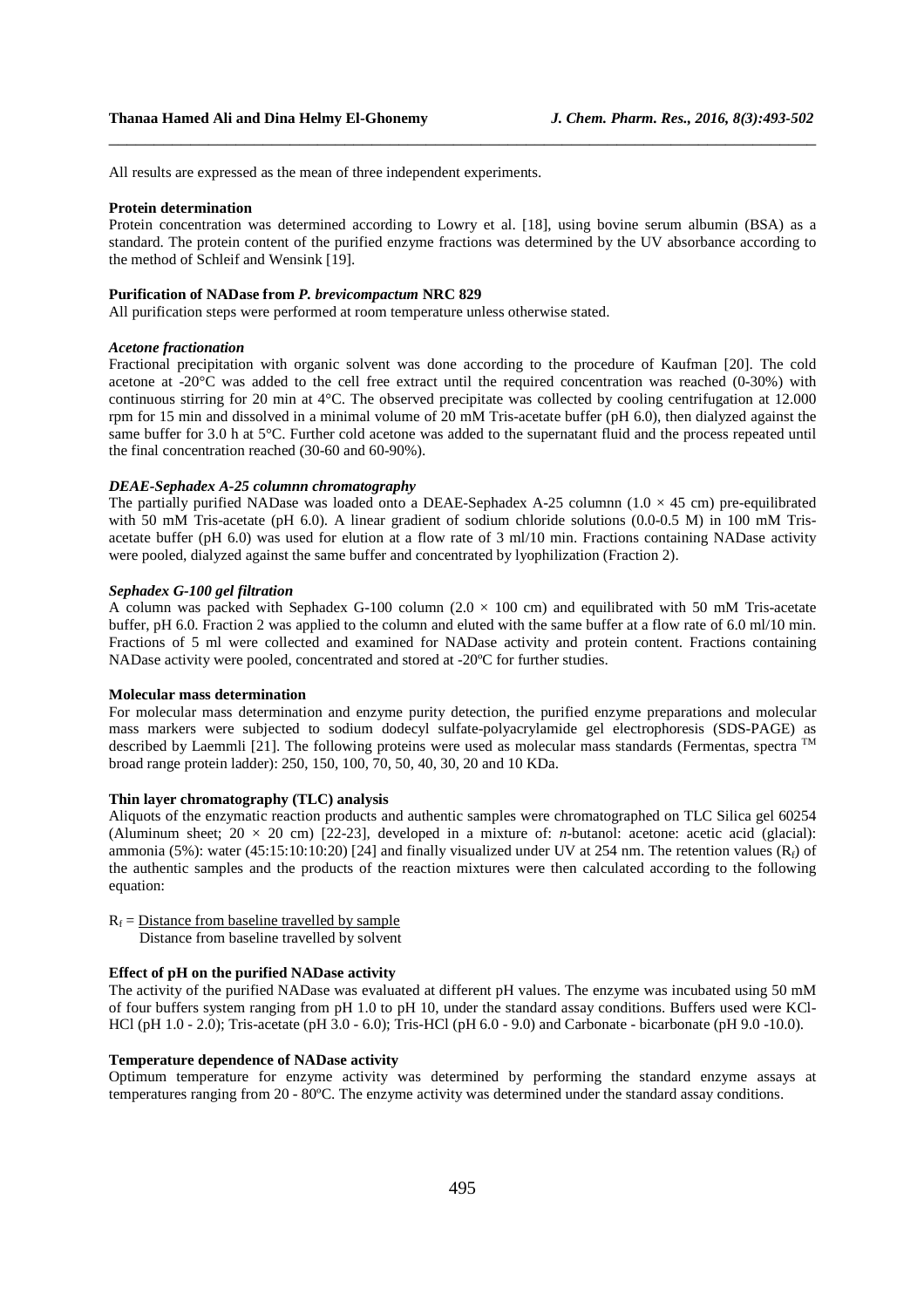#### **Determination of**  $K_m$  **and**  $V_{max}$  **of NADase activity**

Rate of reaction of enzyme activity ( $\mu$ mol of NAD<sup>+</sup> consumed/min) was determined using various concentrations of β-NAD<sup>+</sup> (1.0 - 20 μM) in 50 mM Tris-acetate buffer (pH 6.0). Kinetic parameters K<sub>m</sub> and V<sub>max</sub> were calculated by linear regression from Lineweaver-Burk plot [25].

\_\_\_\_\_\_\_\_\_\_\_\_\_\_\_\_\_\_\_\_\_\_\_\_\_\_\_\_\_\_\_\_\_\_\_\_\_\_\_\_\_\_\_\_\_\_\_\_\_\_\_\_\_\_\_\_\_\_\_\_\_\_\_\_\_\_\_\_\_\_\_\_\_\_\_\_\_\_

#### **Product inhibition of NADase activity**

In the present research, product inhibition by nicotinamide and ADP-ribose was studied to determine the minimum kinetic mechanism for the hydrolysis of NAD. Inhibition constants for each product were determined at a constant inhibitor concentration while varying substrate concentration. Two different inhibitor concentrations were used in each experiment. Kinetic parameter for each inhibitor concentration was plotted according to Lineweaver - Burk plot.

#### **Substrate specificity of the purified NADase**

The substrate specificity of the purified enzyme was determined by replacing NAD in the assay mixture with an equimolar amount of the representative phosphorylated, aminated riboside compounds. The enzyme activity obtained with NAD was used as the control (100%).

### **RESULTS AND DISCUSSION**

# **Purification of NAD<sup>+</sup> glycohydrolase**

NADase was purified from *P. brevicompactum* NRC 829 as described in Materials and methods section and the sequential multi-steps purification procedure was summarized in Table 1. The crude enzyme was precipitated at 30 - 60% acetone saturation with a recovery yield of 83% and 1.8 purification fold. The partial purified enzyme from the above step was loaded on DEAE-Sephadex A-25 column chromatography and a typical elution profile is shown in Fig. 1, which revealed that the enzyme was purified to 120 fold with a yield of 51% and specific activity of 166.6 U/mg protein. Fractions containing NADase activity were pooled and concentrated by lyophilization (Fraction 2). The elution profile of Fraction 2 loaded on Sephadex G-100 column is illustrated in Fig. 2. A sharp distinctive peak

of NADase activity with an increase in the specific activity was noticed. This increase corresponds to about 286 fold purification and 28% recovery yield. The most active fractions with specific activity of 400 U/mg protein were pooled together, concentrated with lyophilizer and stored at -20ºC for further studies.

|  | Table 1. Purification of NAD <sup>+</sup> glycohydrolase from P. brevicompactum NRC 829 |  |
|--|-----------------------------------------------------------------------------------------|--|
|--|-----------------------------------------------------------------------------------------|--|

| <b>Purification step</b> | <b>Total activity</b><br>(U) | <b>Total protein</b><br>(mg) | Sp. activity<br>(U/mg protein) | <b>Recovery</b><br>$\frac{1}{2}$ | <b>Purification</b><br>fold |
|--------------------------|------------------------------|------------------------------|--------------------------------|----------------------------------|-----------------------------|
| Crude extract            | 289.0                        | 200                          | 1.41                           | 100.0                            | 1.0                         |
| Acetone fractionation    | 240.8                        | 90                           | 2.6                            | 83                               | 1.8                         |
| DEAE-Sephadex A-25       | 150.2                        | 0.9                          | 166.6                          | 51                               | 120                         |
| Sephadex G-100           | 80                           | 0.2                          | 400                            | 28                               | 286                         |

#### **Table 2. Substrate specificity of NADase purified from** *P. brevicompactum* **NRC 829**

| <b>Substrate</b>      | Product $(\mu M)$ |  |  |
|-----------------------|-------------------|--|--|
| <b>NAD</b>            | 0.16              |  |  |
| Nicotinamide Riboside | 0.18              |  |  |
| Thymidine             | 0.17              |  |  |
| Uridine               | 0.17              |  |  |
| Cytidine              | 0.15              |  |  |
| <b>CMP</b>            | 0.14              |  |  |
| UMP                   | 0.15              |  |  |
| AMP                   | 0.00              |  |  |
| <b>ADP</b>            | 0.00              |  |  |
| Adenosine             | 0.00              |  |  |

### **Molecular mass determination**

Sodium dodecyl sulphate polyacrylamide gel electrophoresis (SDS–PAGE) of *P. brevicompactum* NRC 829 NADase revealed a single distinctive protein band with an apparent molecular weight of 48 kDa (Fig. 3), which clearly indicates that the enzyme is monomer. Likewise, this result has been reported earlier by Menegus and Pace [12] for NADase isolated from 'zinc-deficient' mycelium of *N. crassa*. While Yost and Anderson [26] reported that the molecular mass of *Bungarus fasciatus* NADase is 130 kDa.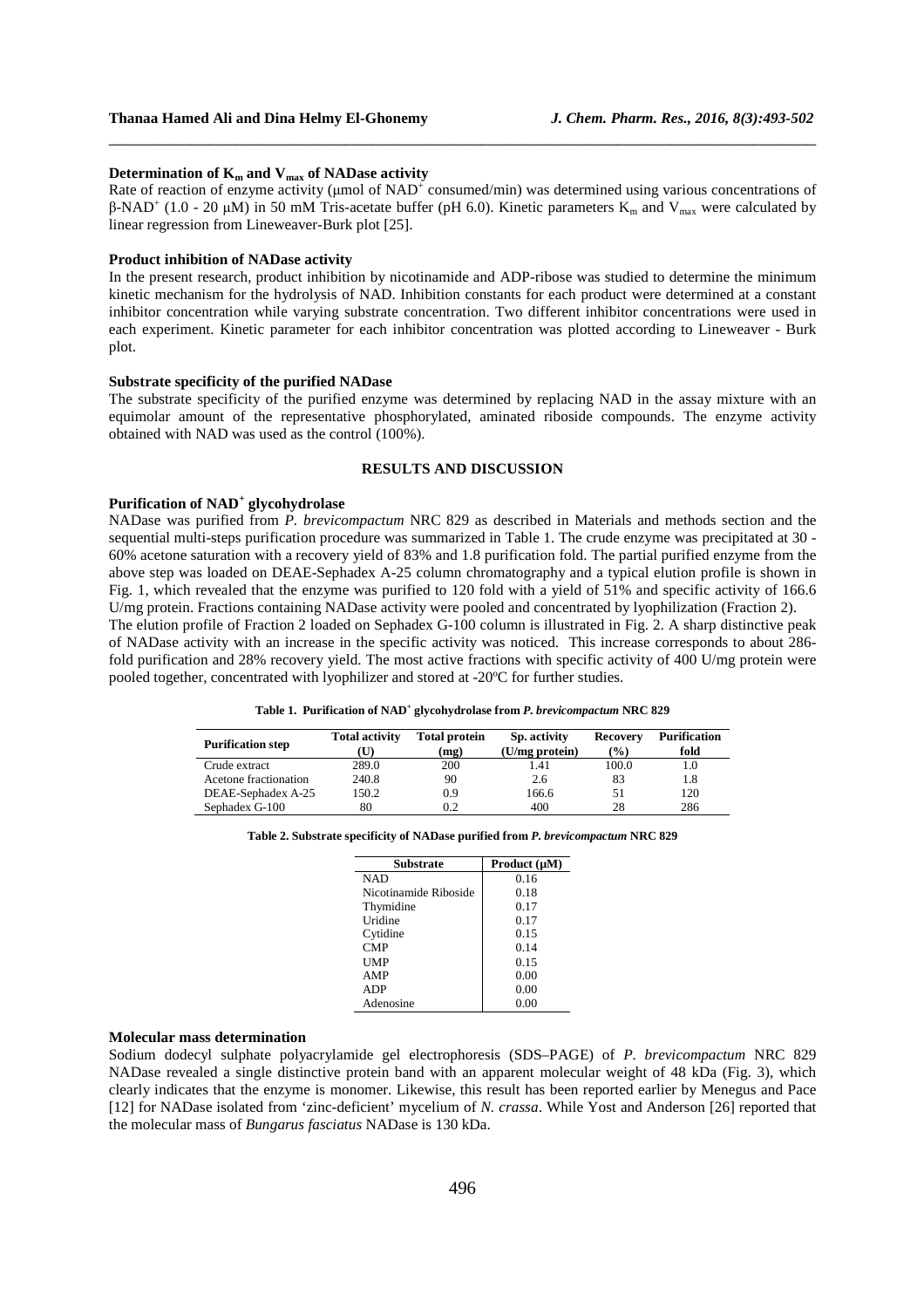

**Fig. 1 Elution diagram of NAD<sup>+</sup> glycohydrolase from DEAE Sephadex A-25**



**Fig. 2 Elution diagram of NAD<sup>+</sup> glycohydrolase by Sephadex G-100**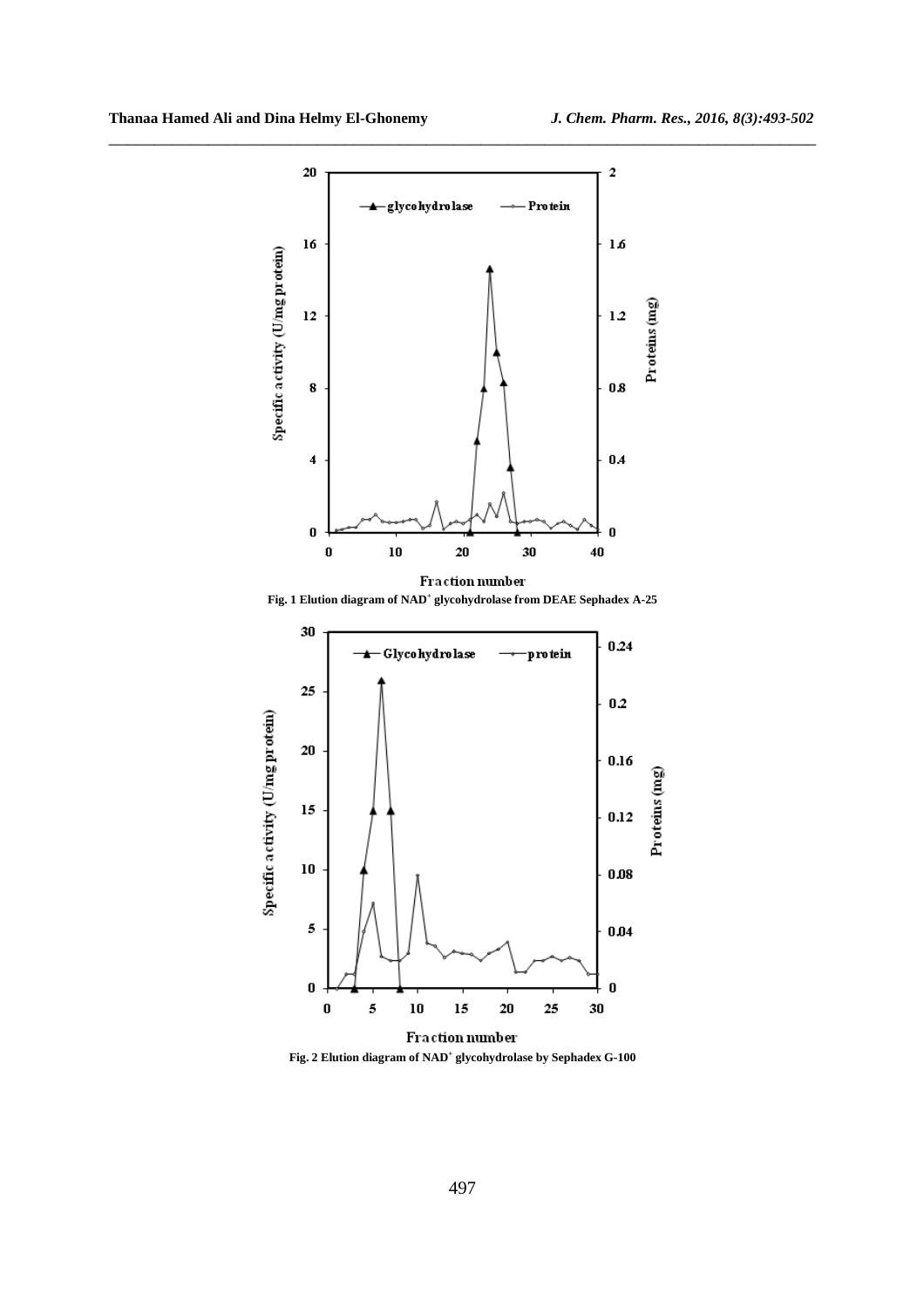

**Fig. 3 Electrophoretic analysis of** *Penicillium brevicompactum* **NRC 829 NADase. Separation was performed on a 12% (w/v) SDS Polyacrylamide gel and stained with Coomassie brilliant blue. From left to right:** *lane 1***, molecular mass markers;** *lane 2***, fractional precipitation by chilled acetone;** *lane 3***, Partial purified NADase on DEAE-Sephadex A-25,** *lane 4***, purified NADase on Sephadex G-100** 



**Fig. 4 pH dependance of the purified NAD<sup>+</sup>glycohydrolase activity** 

#### **Thin layer chromatography analysis**

TLC clearly indicated that NAD<sup>+</sup> was partially consumed. In addition no accumulation of either ADP or AMP or NR was detected. Instead, the presence of nicotinamide and ADP-ribose were as evident for those lanes (data not shown).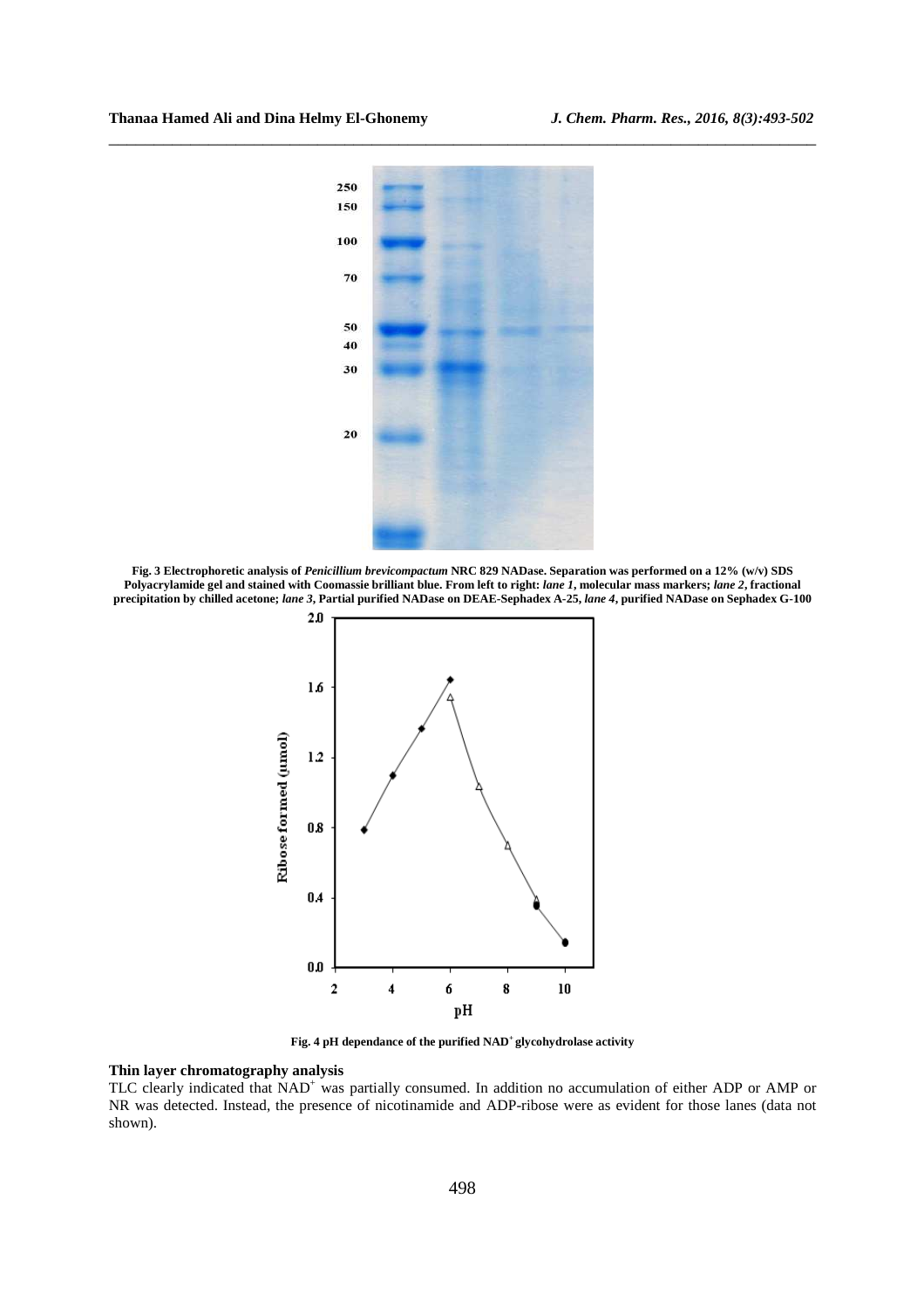

\_\_\_\_\_\_\_\_\_\_\_\_\_\_\_\_\_\_\_\_\_\_\_\_\_\_\_\_\_\_\_\_\_\_\_\_\_\_\_\_\_\_\_\_\_\_\_\_\_\_\_\_\_\_\_\_\_\_\_\_\_\_\_\_\_\_\_\_\_\_\_\_\_\_\_\_\_\_

**Fig. 6 Extent of NAD degradation by** *P. brevicompactum* **NAD<sup>+</sup> glycohydrolase**  *Reaction mixture contained: Substrate, 2 µmol; Protein, 50 µg; Tris-acetate buffer (pH 6.0), 80 µmol; Total vol., 1.0 ml; Time of the reaction, as indicated; Temp., 40ºC.*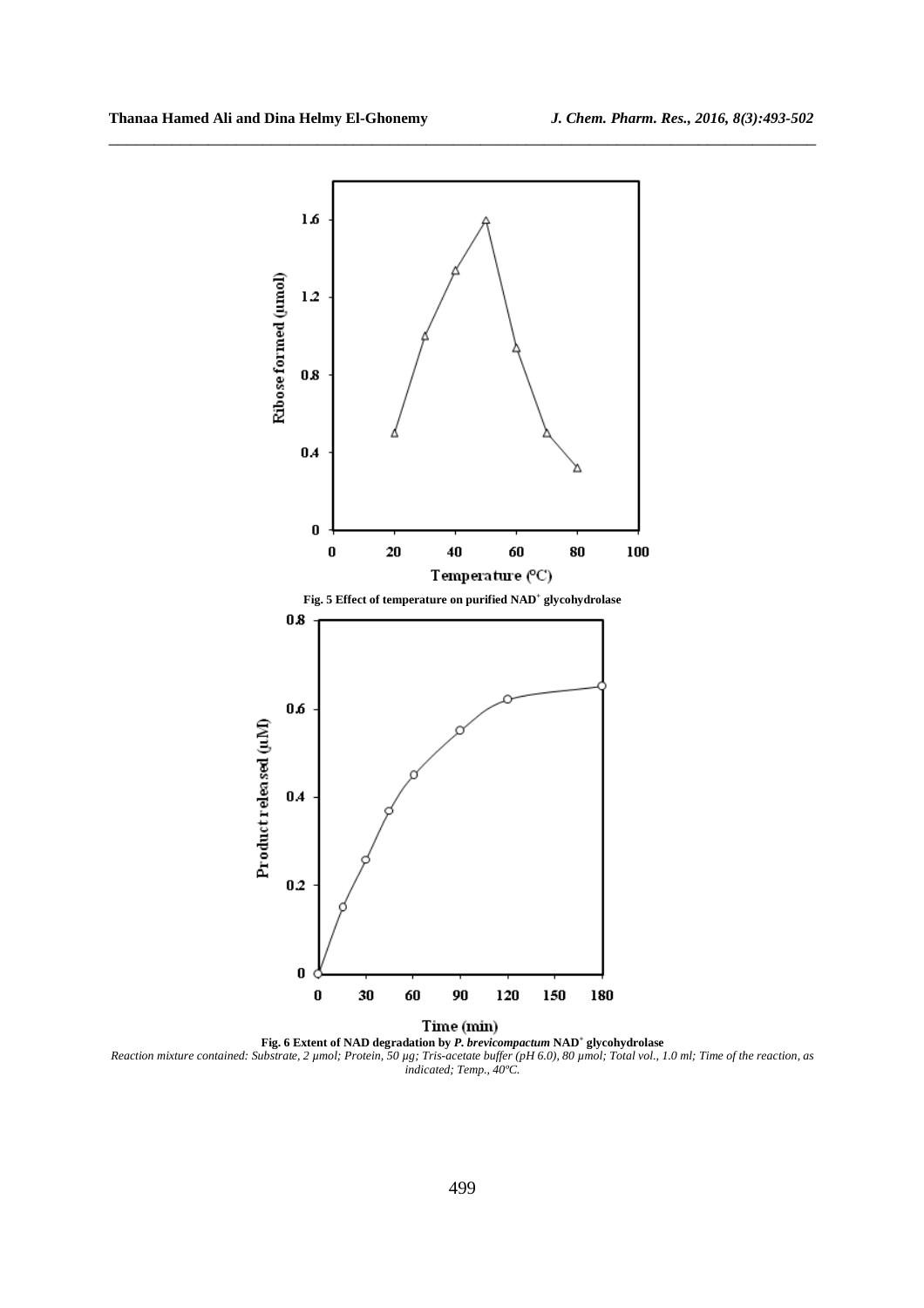

\_\_\_\_\_\_\_\_\_\_\_\_\_\_\_\_\_\_\_\_\_\_\_\_\_\_\_\_\_\_\_\_\_\_\_\_\_\_\_\_\_\_\_\_\_\_\_\_\_\_\_\_\_\_\_\_\_\_\_\_\_\_\_\_\_\_\_\_\_\_\_\_\_\_\_\_\_\_

**Fig. 8 Noncompetitive inhibition of NADase by nicotinamide** 

## **Effect of pH on NAD<sup>+</sup>glcohydrolase activity**

Broad pH optima are characteristic of number of NADases [27-29]. In the present study, the purified NADase was found to be active in a wide pH range of 4.0 to 7.0, with an optimum pH at 6.0 (Fig. 4). In addition, it was reported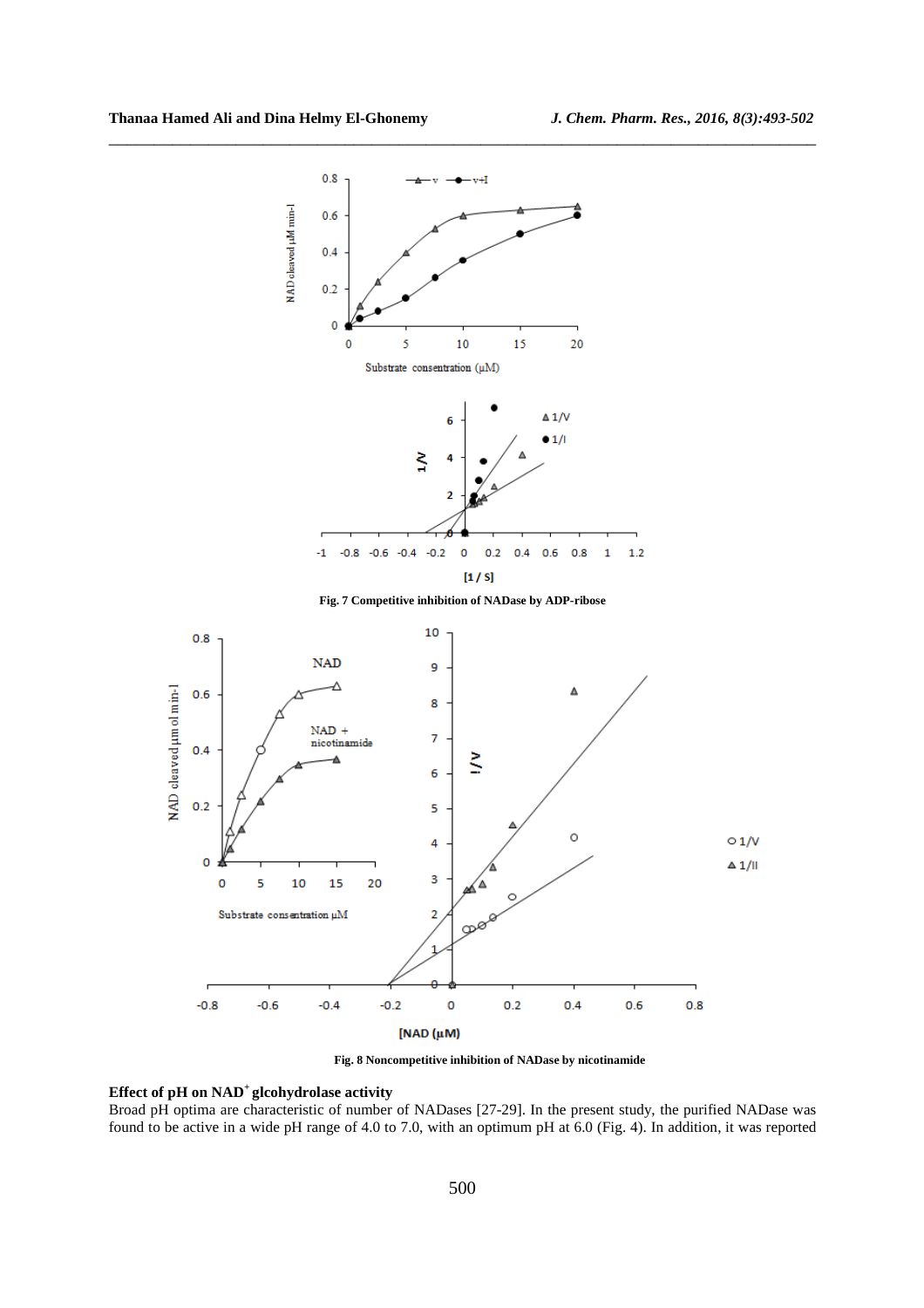that as pH value diverged from the optimum level, the efficient functioning of the enzyme was decreased, most probably due to the changes occurred in the active site conformation. On the other hand, no enzyme activity was detected at pH 2.0, while 10% of the initial enzyme activity was observed at pH 10, which may be attributed to the better binding of the enzyme to the substrate at the alkaline pH. This result is closely related to that reported for the optimal pH (7.0) of NADase purified from *B. fasciatus* venom [26].

\_\_\_\_\_\_\_\_\_\_\_\_\_\_\_\_\_\_\_\_\_\_\_\_\_\_\_\_\_\_\_\_\_\_\_\_\_\_\_\_\_\_\_\_\_\_\_\_\_\_\_\_\_\_\_\_\_\_\_\_\_\_\_\_\_\_\_\_\_\_\_\_\_\_\_\_\_\_

#### **Temperature dependence of NADase activity**

In the present study, optimal temperature for NADase activity purified from *P. brevicompactum* NRC 829 was reported in the range of 40 - 60°C (Fig. 5). In addition, the results obtained revealed that the enzyme activity was gradually declined at temperatures beyond 60°C, which may be due to the denaturation of enzyme results from breaking of the weak hydrogen bonds within the enzyme structure. On the other hand, lower optimal temperatures of 13 - 45<sup>o</sup>C have been reported for NADase activity purified from *B. fasciatus* [26].

# **Inhibition of NAD<sup>+</sup> glycohydrolase activity by the products of the reaction**

The disappearance of NAD in the presence of purified fungal NADase was attributed solely to the hydrolysis of the nicotinamide ribosidic bond, yielding only ADP-ribose and nicotinamide as products, which verified previously by TLC analysis. When NAD was incubated with purified enzyme under the optimum assay conditions reached above, only about 30% of NAD was converted into products (Fig. 6). Incompletion of the glycosylation reaction observed in Fig. 6 leds to the suggestion that it could probably be due to product inhibition. Substantiation of this assumption can be observed in addition of nicotinamide or ADP ribose to the reaction mixture containing NAD as a substrate at the beginning of the reaction resulted in partial inhibition of the product.

### **Determination of the type of inhibition exerted**

The plot of partially purified enzyme activity versus NAD concentration in the absence and presence of nicotinamide or ADP-ribose clearly shows the significant inhibition in the enzyme activity. It was found that the enzyme was inhibited by nicotinamide and ADP-ribose; these inhibitions are shown in Figs. 7 and 8, respectively. Replots of slopes and apparent  $K_i$  values (or intercept values) are shown in the insets of these figures. ADP-ribose was a linear competitive inhibitor with a  $K_i$  of  $2.0 \times 10^{-2}$  M. On the other hand, nicotinamide was a purely non competitive inhibitor with a  $K_i$  of 3.6  $\times$  10<sup>-2</sup> M. The same patterns were observed in product inhibition studies of bovine seminal Plasma NADase [27], calf spleen NADase [28] and *B. fasciatus* venom NADase [26].

# **Determination of Km and Vmax of NAD<sup>+</sup> glycohydrolase**

The  $K_m$  and  $V_{max}$  of NADase for β-NAD was determined under the optimal assay conditions by measuring the enzyme activity of NADase using different concentrations of the substrate as described in the Materials and Methods. The concentration of  $NAD<sup>+</sup>$  was varied from 1.0 to 20 µmol and the initial velocities were determined at the definite enzyme concentration.  $K_m$  and  $V_{max}$  were determined and plotted according to Lineweaver - Burk plot in Fig. 7, from which K<sub>m</sub> and V<sub>max</sub> for NAD of 5  $\mu$ M and 600  $\mu$ M, respectively, were reported. NAD hydrolysis was directly proportional to the amount of NADase added at saturating substrate concentrations. *Penicillium brevicompactum* exhibited lower  $K_m$  value might possibly be explained to the high substrate affinity of NADase to the substrate. In comparison, the membrane-associated bovine erythrocyte 16 µM while other membrane-bound erythrocyte NADases exhibited  $K_m$  values from 10 to 80  $\mu$ M [30]. The purified calf spleen NADase, a membranebound enzyme, exhibited a  $K_m$  value of 56  $\mu$ M for NAD [28]. While Yuan and Anderson in 1973 [27] determined that the soluble bovine seminal plasma NADase exhibited  $K_m$  of 100  $\mu$ M.

# **Substrate specificity of the purified NAD<sup>+</sup> glycohydrolase**

Studies of the substrate specificity of the *P. brevicompactum* NADase indicated that number of pyridine nucleotides or their corresponding nucleosides served as substrates for the enzyme (Table 2). The enzyme was observed to be more sensitive to the pyridine moiety of the substrate such as NAD, CMP, UMP, uridine, thymidine, cytidine, and nicotinamide riboside. Although the adenyl portion of the dinucleotide was essential for substrate functioning, substitution of other purines for adenine did not greatly alter the functioning of the resulting dinucleotides as substrates. The substrate specificity of *P. brevicompactum* NADase is more closely related to that reported for *B. fasciatus* venom NADase and that reported for calf spleen NADase [31] than that observed for bovine seminal plasma NADase [27].